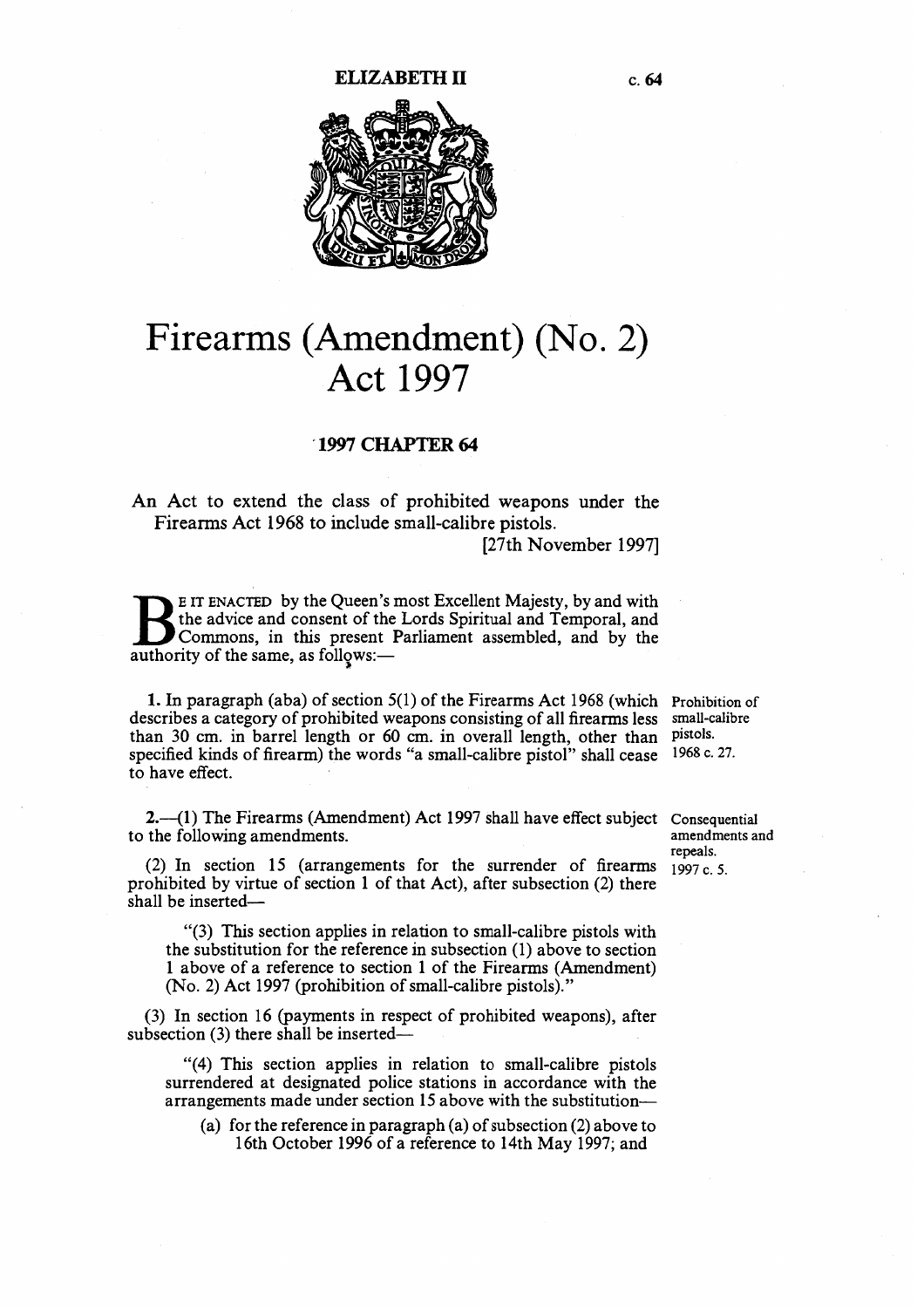(b) for the reference in that subsection to section 1(2) above of a reference to section 1 of the Firearms (Amendment) (No. 2) Act 1997 (prohibition of small-calibre pistols)."

(4) In section 17 (payments in respect of ancillary equipment), after subsection (6) there shall be inserted—

"(7) This section applies in relation to equipment designed or adapted for use in connection with small-calibre pistols with the substitution—

- (a) for the reference in subsection  $(2)(a)$  above to firearms prohibited by virtue of section 1(2) above of a reference to small-calibre pistols; and
- (b) for the reference in subsection (3)(a) above to 16th October 1996 of a reference to 14th May 1997."

(5) In section 18 (Parliamentary control of compensation schemes), for subsection (3) there shall be substituted—

"(3) Subsections (1) and (2) above apply to an alteration to a compensation scheme as they apply to a compensation scheme."

(6) Section 51 (power to make transitional and consequential provisions, etc) shall apply in relation to the provisions of this Act as it applies to the provisions of that Act.

(7) The enactments mentioned in the Schedule to this Act are repealed to the extent specified in the third column.

commencement<br>and extent.

Citation, 3.—(1) This Act may be cited as the Firearms (Amendment) (No. 2) commencement Act 1997.

and extent. (2) This Act shall be included in the  $A<sup>*</sup>$  cts which may be cited as the Firearms Acts 1968 to 1997.

> (3) This Act shall come into force on such day as the Secretary of State may by order made by statutory instrument appoint; and different days may be appointed for different purposes and different areas.

> (4) An order under subsection (3) may contain such transitional provision and savings (whether or not involving the modification of any statutory provision) as appear to the Secretary of State to be necessary or expedient in connection with any provisions brought into force.

(5) This Act does not extend to Northern Ireland.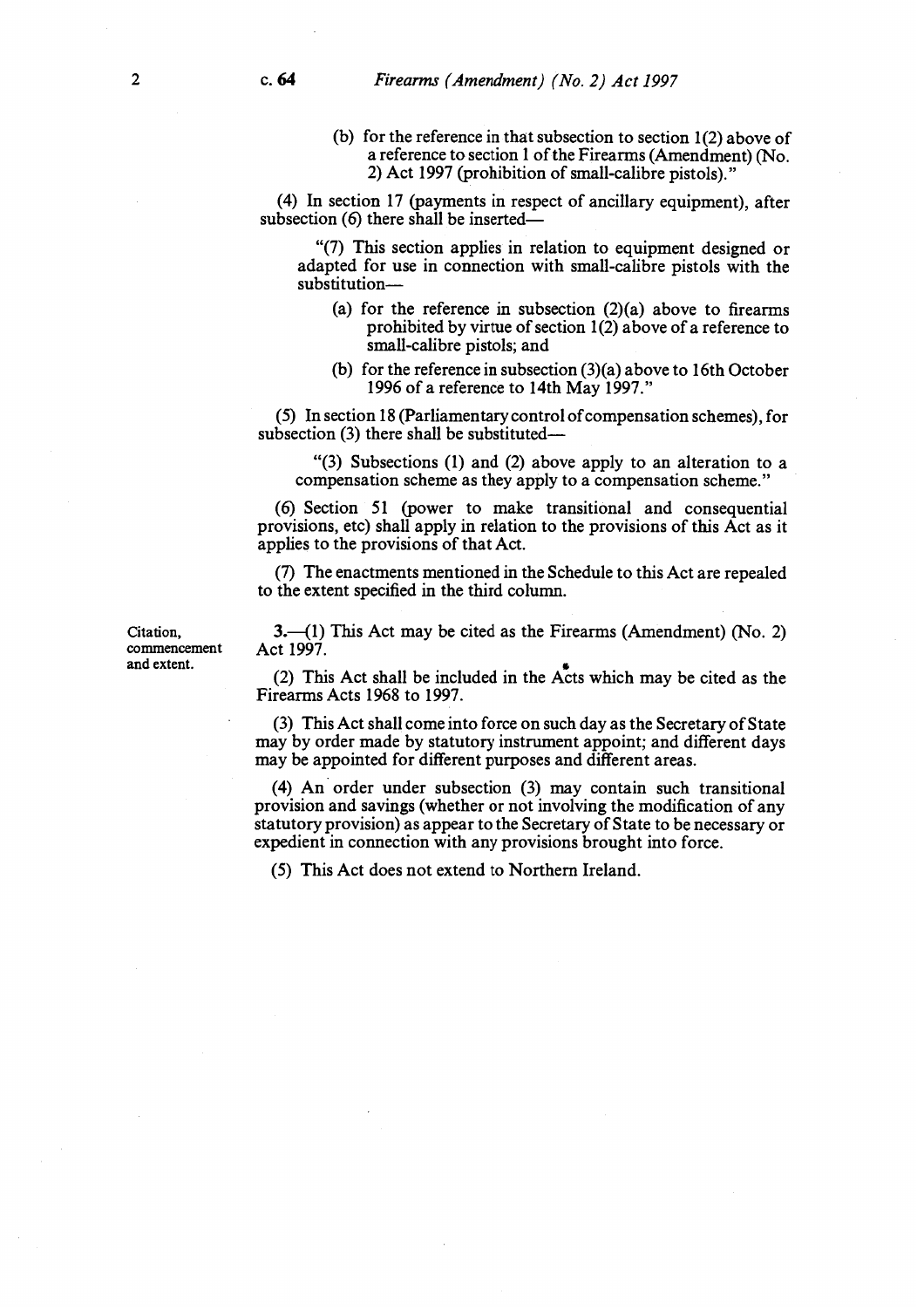## S C H E D U L E Section 2(7).

| Chapter     | Short title                       | Extent of repeal                                                                                                                                                                                                                                                                            |
|-------------|-----------------------------------|---------------------------------------------------------------------------------------------------------------------------------------------------------------------------------------------------------------------------------------------------------------------------------------------|
| 1968 c. 27. | Firearms Act 1968.                | In section $5(1)(aba)$ , the<br>words "a small-calibre<br>pistol".<br>Section $32(2B)$ .<br>Section $57(1A)$ .                                                                                                                                                                              |
| 1988 c. 45. | Firearms (Amendment) Act<br>1988. | Section 15A.                                                                                                                                                                                                                                                                                |
| 1997 c. 5.  | Firearms (Amendment) Act<br>1997. | Section $1(9)$ .<br>Sections 11 to 14.<br>Sections 19 to 31.<br>Section $45(2)$ .<br>Section 46.<br>Section $49(2)$ .<br>$50(1)$ ,<br>section<br>In<br>the<br>definition of "licence",<br>"licensed pistol club" and<br>"licensed premises".<br>Schedule 1.<br>In Schedule 2, paragraph 13. |

REPEALS

© Crown Copyright 1997

Printed in the UK for The Stationery Office Limited under the authority and superintendence of Carol Tullo, Controller of Her Majesty's Stationery Office and Queen's Printer of Acts of Parliament

Dd5065222 6/98 1731 56219 0NJ52499

1st Impression December 1997 2nd Impression June 1998

 $\hat{\boldsymbol{\beta}}$ 

 $\ddot{\phantom{a}}$